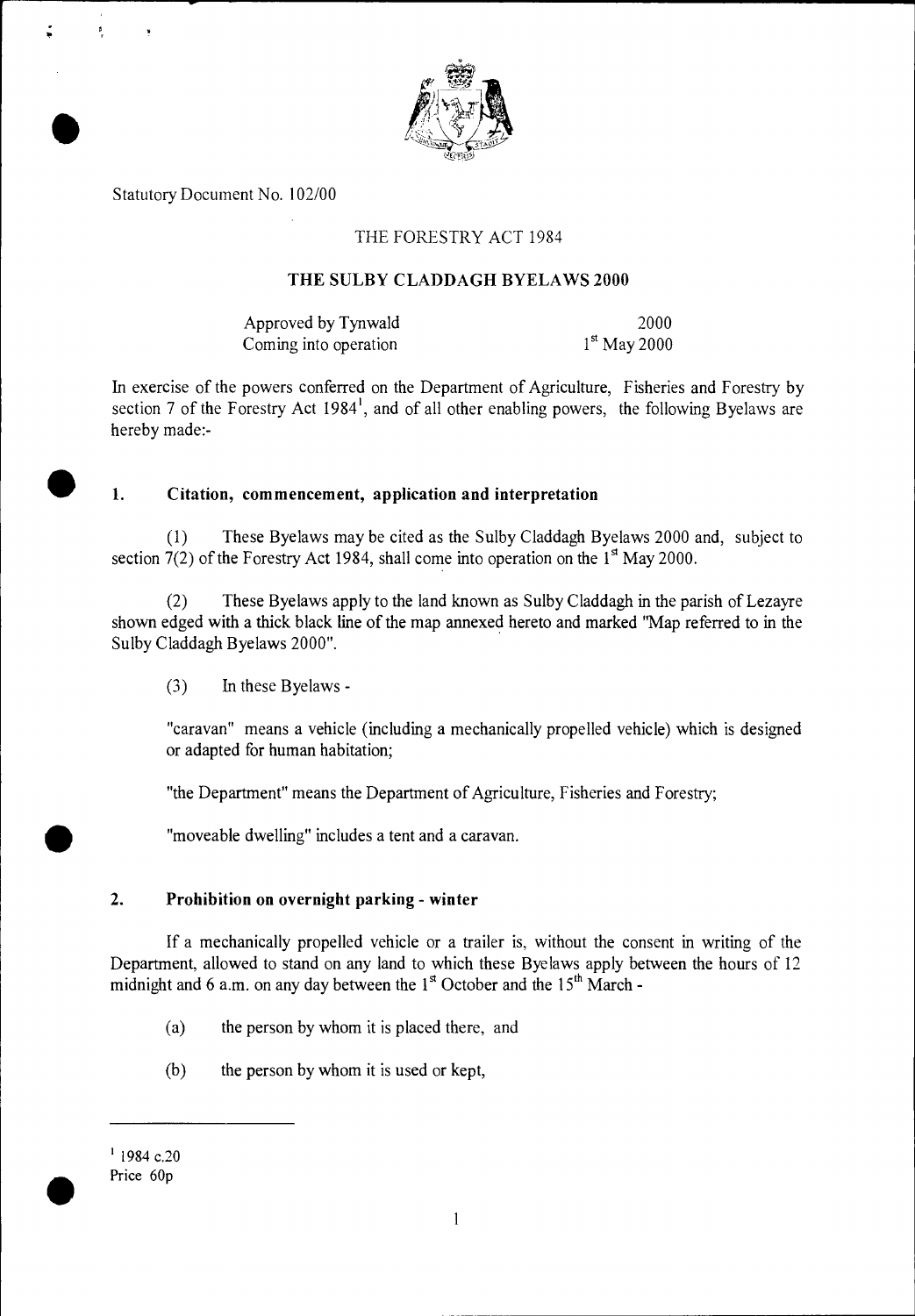is guilty of an offence.

## 3. Prohibition on overnight camping — winter

If a movable dwelling is, without the consent in writing of the Department, allowed to stand on any land to which these Byelaws apply between the hours of 12 midnight and 6 a.m. on any day between the 1st October and the 15th March —

- (a) any person occupying it,
- (b) the person by whom it was placed there, and
- (c) in the case of a mechanically propelled vehicle, the person by whom it is used or kept,

is guilty of an offence.

#### 4. Prohibition on long-term camping — summer

(1) Subject to paragraph (2), if a movable dwelling is, without the consent in writing of the Department, allowed to stand on any land to which these Byelaws apply between the hours of 12 midnight and 6 a.m. on any day between the 16th March and the 30th September --

- (a) any person occupying it,
- (b) the person by whom it was placed there, and
- (c) in the case of a mechanically propelled vehicle, the person by whom it is used or kept.

is guilty of an offence.

(2) In proceedings for an offence under this byelaw, it is a defence for the accused to prove that at the material time the dwelling in question had been allowed to stand on any land to which these Byelaws apply on less than 15 consecutive days.<br>
(3) Where —<br>
(3) a move be dwelling is allowed to stand on any land to which these

- 
- (a) a movable dwelling is allowed to stand on any land to which these Byelaws apply for 2 or more periods of 4 or more consecutive days. and
- (b) a period of not more than 4 consecutive days, during which the dwelling is not allowed to stand on any land to which these Byelaws apply, intervenes between any 2 of those periods,

then, for the purpose of paragraph (2), the period mentioned in sub-paragraph (b) shall be disregarded, and the periods mentioned in sub-paragraph (a) shall be treated as continuing without interruption.

## 5. Special provision for mechanically propelled vehicles

For the purpose of proceedings for any offence under byelaw 2, 3 or 4, the person who is registered as the keeper of a mechanically propelled vehicle pursuant to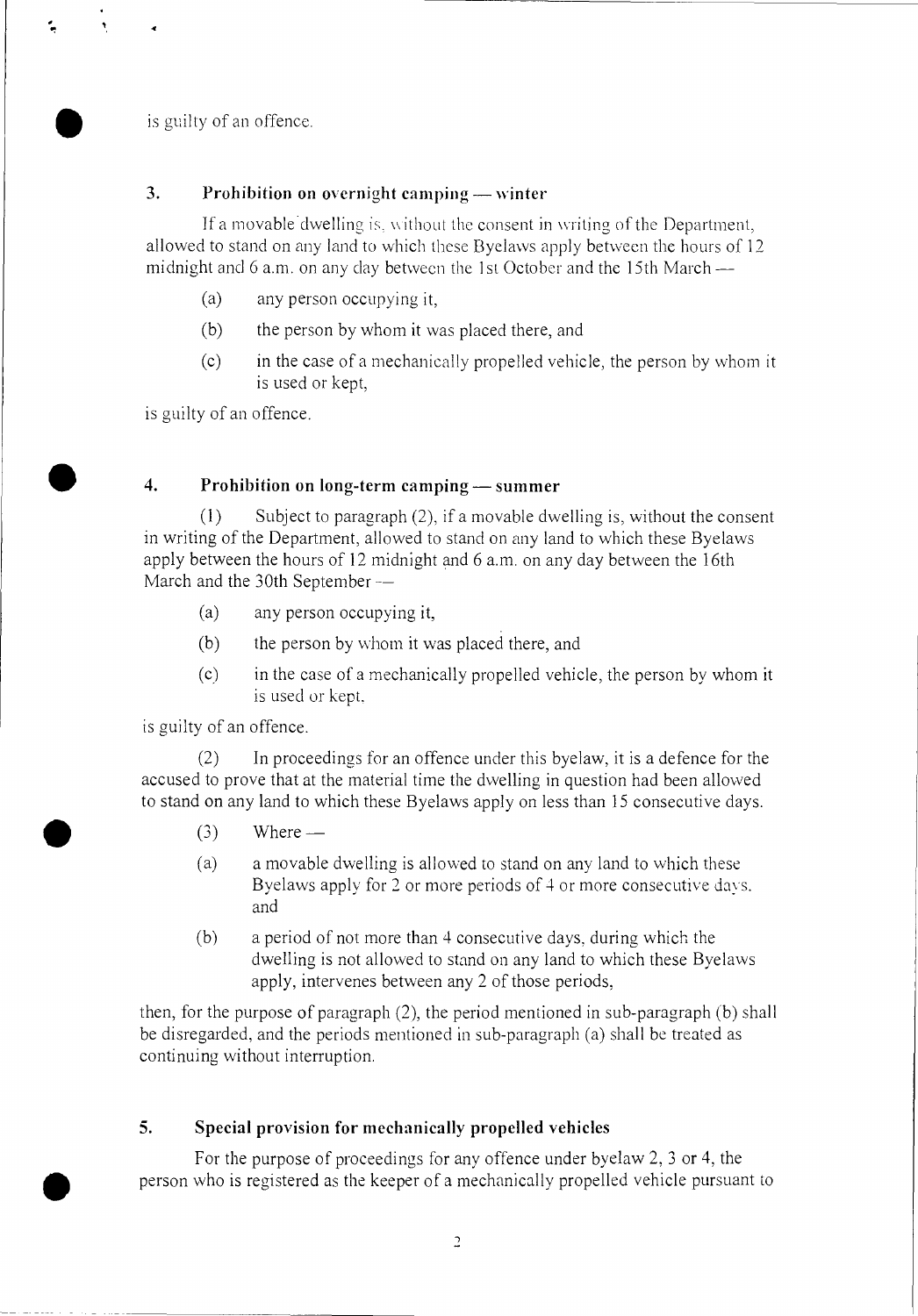regulations under the Licensing and Registration of Vehicles Act 1985<sup>2</sup> shall be deemed to be the person by whom it is used or kept.

## 6. Prohibition on lighting fires

- $(1)$  Any person who, without the consent in writing of the Department —
- (a) lights a fire, or
- (b) puts fuel on a fire, or
- (c) otherwise keeps a fire burning,

on any land to which these Byelaws apply is guilty of an offence.

 $(2)$  References in this byelaw to a fire do not include the combustion of fuel consisting of charcoal or any hydrocarbon liquid or gas in a cooking appliance designed or adapted for the burning of that fuel, except where such an appliance is placed directly on the ground.

# 7. Penalty

Any person who commits an offence under these Byelaws is liable on summary conviction to a fine not exceeding £500.

## 8. Revocation

•

 $\mathbf{r}$ 

The Sulby Claddagh Byelaws 1994<sup>3</sup> are revoked.

MADE  $Z^{\frac{11}{2}}$  MARCL 2000

Alex Med

Minister for Agriculture, Fisheries and Forestry

 $21985$  c.21  $3$  SD 37/94